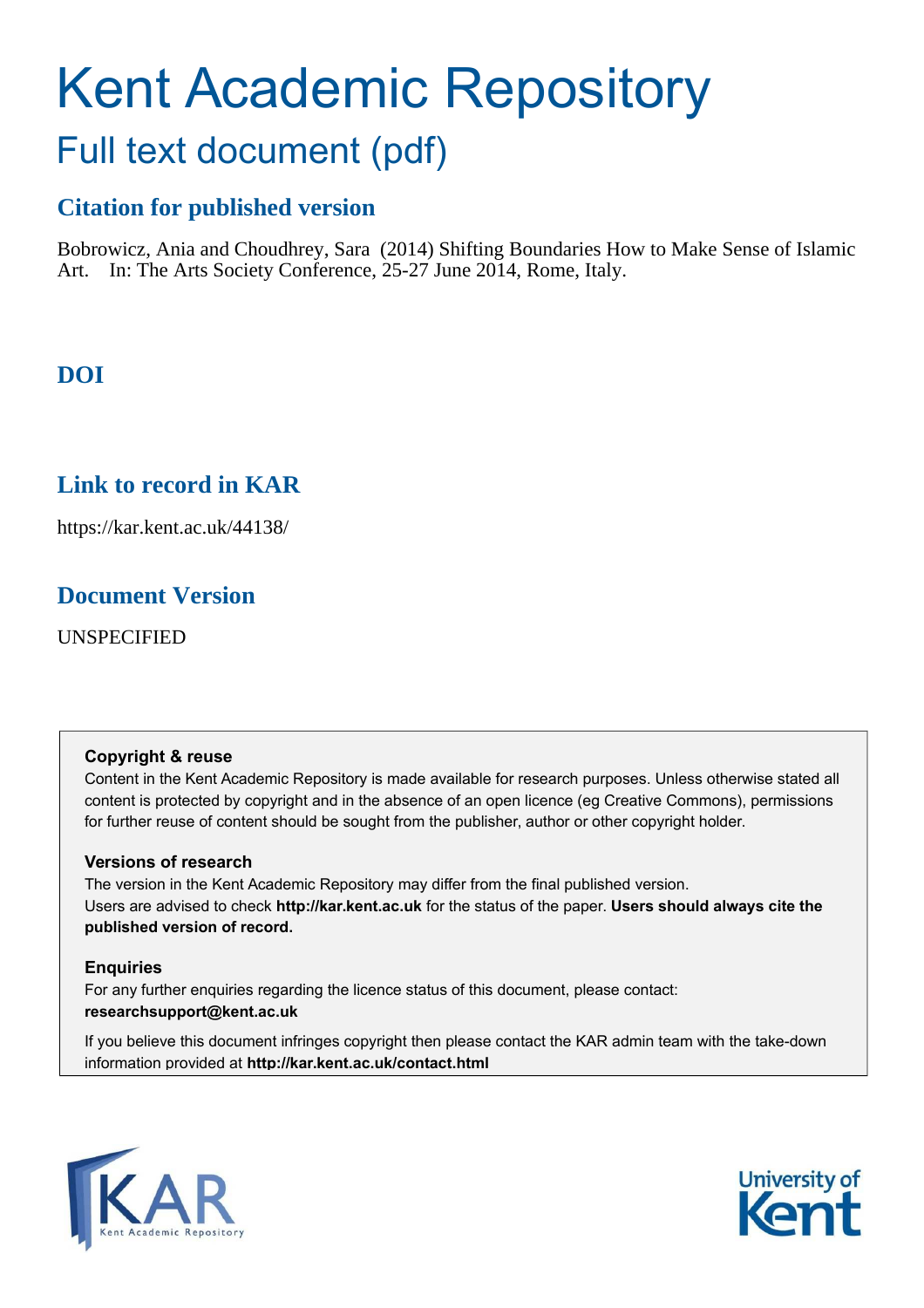## **Shifting Boundaries: How to Make Sense of Islamic Art**

Sara Choudhrey, University of Kent, UK Ania Bobrowicz, University of Kent, UK

There has been little change to definitions offered for the term "Islamic art" in the last 40 years. Alongside literary definitions, readers are presented with visual examples and sub-categories to help understand what the term might be applied to. With discussion on the understanding of Islamic art continuing to present day, we look to why ambiguity still exists. In searching for an answer we review some of the most popular definitions cited in recent literature, with a number of examples referring back to the writings of Oleg Grabar in 1973 - a time when Islamic culture was still predominantly associated with Muslim lands. We also examine some of the influences on sub-categorisation within Islamic art based on these definitions and consider the validity of these in light of the contemporary Islamic art scene in places such as Britain, where there is a large and growing Muslim diaspora. We ask, who is in the position to determine whether an artwork is "Islamic?" The artist, curator, or historian? Finally, we aim to clarify ambiguities surrounding the term "Islamic art" whilst also proposing a contemporary understanding of existing definitions in light of the views from all stakeholders, including those whose views are yet to be documented – the artists.

Keywords: Islamic Art, Definitions, Muslim Diaspora

#### **Introduction**

The term 'Islamic art' is probably amongst the few terms in the art world that is least well defined. Various definitions for this term have been proposed by historians of art, archaeologists, artists, curators and collectors who are considered stakeholders in Islamic art. Islamic art historians such as the prolific Oleg Grabar (d.2011), and present day experts Sheila Blair and Jonathan Bloom have provided academic descriptions of what constitutes Islamic art (Blair and Bloom 2009), whilst curators such as Fereshteh Daftari explain what it may not be by looking beyond the obvious traits of religion or ethnicity (2006). The variety of definitions available naturally leads to a quest for clarity. Surprisingly, there is no singular or absolute definition that applies to all examples of Islamic art, past and present, and in searching for one you may be left wondering if it exists at all. To further complicate matters, unlike its religious counterparts, such as Christian or Buddhist art, Islamic art is not necessarily a religious art, as it does not directly represent the religion of Islam using literal icons or depictions of key figures from the religion, nor does it solely focus on religious subjects.

The general problem with sourcing a suitable definition for Islamic art is exemplified when searching for the keywords: "define: Islamic art" on Google which presents a list of results headed by a snippet of a Wikipedia article:

Islamic art encompasses the visual arts produced from the 7th century onwards by people who lived within the territory that was inhabited by or ruled by culturally Islamic populations... (Google 2014)

Upon clicking through to the Wikipedia page, the sentence continues "It is thus a very difficult art to define…" (Wikipedia, 2014). The impression here is that the difficulty in defining Islamic art has now traversed beyond scholarly realms, where the discussion on the matter has been debated for some time. A number of papers dating back to the 1970s highlight this same problem where the shifting boundaries of the term are indicated by the titles: *What makes Islamic art Islamic?* (Grabar 1976), *Islamic or Not* (Daftari 2006), *What do we mean when we say Islamic art?* (Shalem 2012).

#### **Defining 'Islamic Art'**

<span id="page-1-0"></span>Due to the unclear, and in some cases out-dated, definitions it becomes necessary to clarify what is meant by the term Islamic art and how it has been defined by some of the stakeholders identified above, if at all. Once this has been achieved, further understanding of the nature and development of contemporary Islamic art can also be sought. Few of the aforementioned papers result in definitive clarification; instead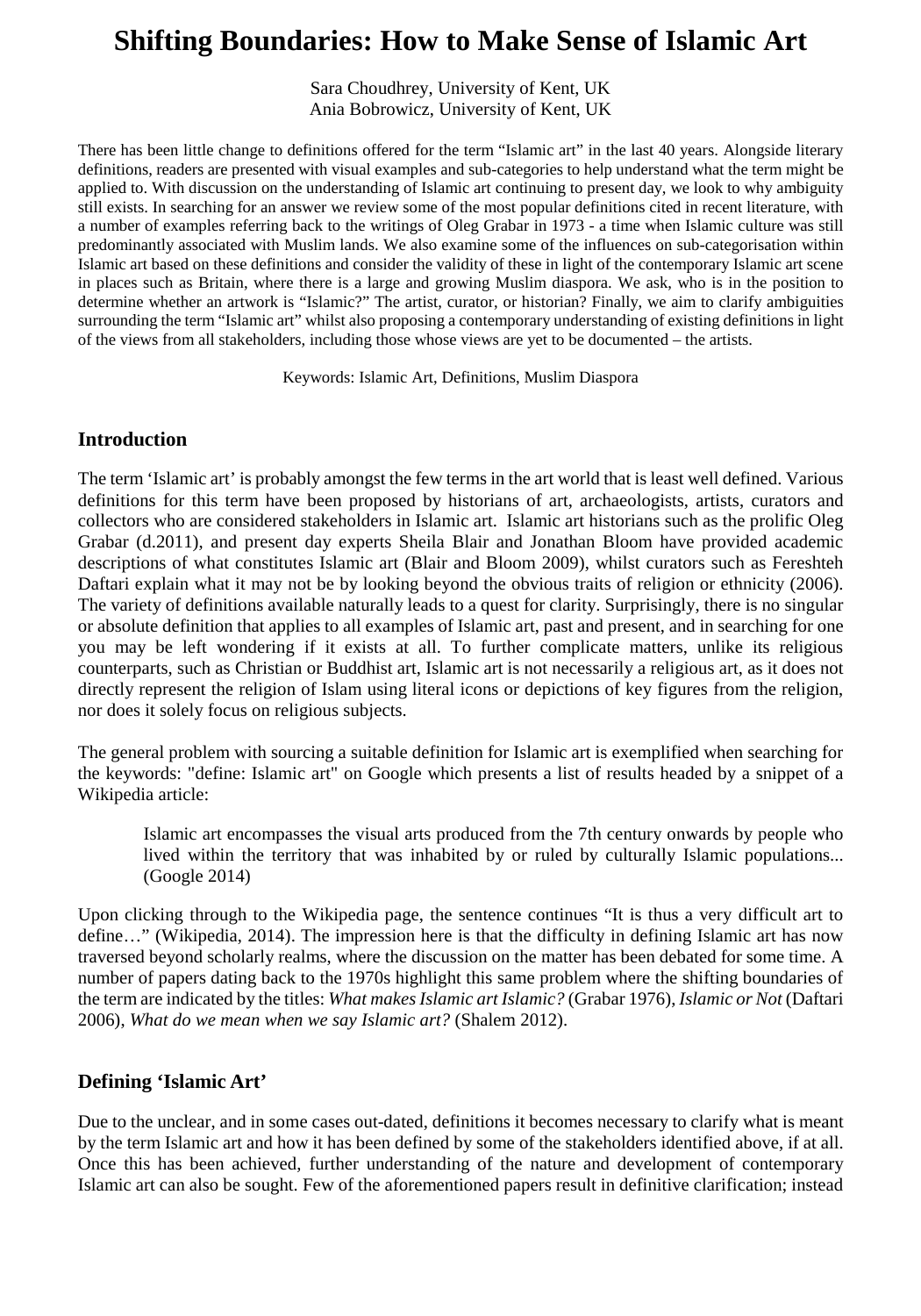the authors conclude that ambiguity still resides within the study of the field of Islamic art, calling for answers to further questions, such as what is meant by this term in light of changes to the global Islamic culture and the relevance of artists' backgrounds when producing contemporary artworks (Daftari, 2006). It is therefore important to look to the source of these issues, and ask how we can measure the effectiveness of a definition.

The purpose of a definition is to provide the exact meaning of a word by way of a description (Oxford Dictionary of English 2010). It should then be possible to identify an example of what the definition applies to. Figure 1, a tiled Moroccan fountain, serves as a common example of Islamic art (Google 2014).



Figure 1: Geometric Tiled Fountain in Fez, Morocco. *Source(s): Photograph by David Wade.*

In order to determine if this has been achieved for the term Islamic art the most logical approach would be to look at the use and understanding of the term by firstly breaking it down to the component adjective and noun of which it is formed. Although 'art' as a term in itself is generally accepted to hold subjective understandings, it is still a relatively well-understood word. This is determined by a search within some of the most popular British dictionaries and a number of popular online resources<sup>[1](#page-1-0).</sup> The results show that the term 'art' is described across most, if not all, sources in a consistent manner using very similar collections of nouns and adjectives.

<span id="page-2-0"></span><sup>&</sup>lt;sup>1</sup> A review of the following sources was conducted: Oxford Dictionary of English, Cambridge Advanced Learners Dictionary, Dictionary.com 2014, and Collins Online Dictionary.  $\overline{a}$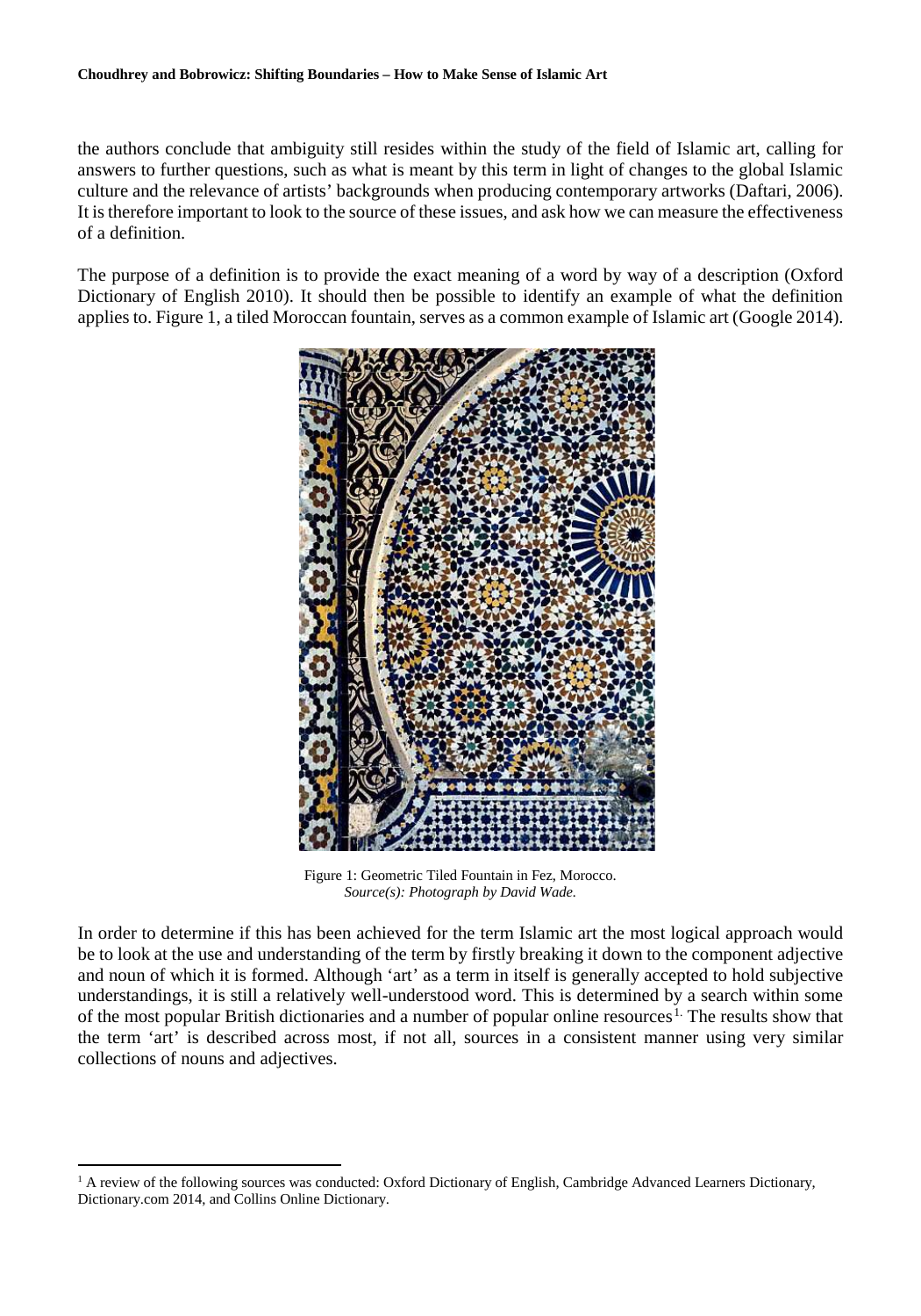Art: the expression or application of human creative skill and imagination, typically in a visual form such as painting or sculpture, producing works to be appreciated primarily for their beauty or emotional power. (Oxford Dictionary of English 2010)

The second, and more contended word 'Islamic' (when coupled with 'art'), implies a connection to the religious faith of Islam, of which it is an adjective. Again, most dictionary sources explain this adjective using similar descriptions; 'Islamic' being indicative of a link to the religion of Islam. As to whether that connection is a spiritual one, a literal one, or a cultural one requires further examination and is possibly why the debates continue.

In search for answers we look to those who have paved the way in the study of Islamic art thus far. Blair and Bloom, art historians specialising in this field, have discussed the subject at some length in a variety of publications. One of their more recent papers *The Mirage of Islamic Art: Reflections on the study of an Unwieldy Field* (2004), identifies the many factors contributing to the study of Islamic art from a variety of considered perspectives. However, if the title of their article is not suggestive enough of the presence of complications, then the inclusion of the phrase "Islamic art, however it may be defined" and "Islamic art – what it may or may not be" on a further two occasions within the paper does not provide the reader with much assurance of a definitive conclusion. Nonetheless, Blair and Bloom provide a definition produced for the *Dictionary of Art*, which was subsequently used for the *Grove Encyclopaedia of Islamic Art and Architecture*:

Islamic art is generally held to be "the art made by artists or artisans whose religion was Islam, for patrons who lived in predominantly Muslim lands, or for purposes that are restricted or peculiar to a Muslim population or a Muslim setting." It therefore encompasses much, if not most, of the art produced over fourteen centuries in the "Islamic lands"... (Blair and Bloom 2009)

The use of the phrase "generally held to be…" in this definition conveys the presence of flexibility but also possible exceptions in fulfilling the criteria it sets down. It therefore makes room for allowances where an artwork or artist may fall outside of the description they provide. This definition is not dissimilar to the definition offered by Grabar in his very popular book entitled *The Formation of Islamic Art*, published in 1973, which is being extensively cited to this day<sup>[2](#page-2-0)</sup>. Within this publication Grabar specifically addresses the nature of the word 'Islamic' saying:

It refers to a culture or civilisation in which the majority of the population or at least the ruling element profess the faith of Islam. In this fashion Islamic art is different in kind from Chinese art, Spanish art, or the art of the Steppes, for there is no Islamic land or Islamic people. (Grabar, 1973, 2)

This description was first published over forty years ago and could be assumed to be out-dated, yet the popularity of the publication makes Grabar's work an enduring contribution to the study and understanding of Islamic art for both students and scholars. Similarly, Barbara Brend in 1992 - one of the few authors who has not shied away from stating a definition in a concise manner – described Islamic art as "the art produced for rulers or populations of Islamic culture". The disadvantage of this conciseness, however, is that it makes the definition more restrictive with only two possible criteria: either the art is/was produced for a ruler or for a population living amongst or within an Islamic culture, and most likely to be Muslim (a follower of the religion of Islam). However, Brend is careful not to say 'Muslim' as she notes that not all residents and, therefore, artists of majority Muslim lands were/are Muslim (Brend 2010, 10). Again, as recently as 2005, Fereshteh Daftari, in *Islamic or Not*, quoted Grabar with the little-changed

 $\overline{a}$ 

<span id="page-3-0"></span><sup>2</sup> 332 times according to the Google Scholar website.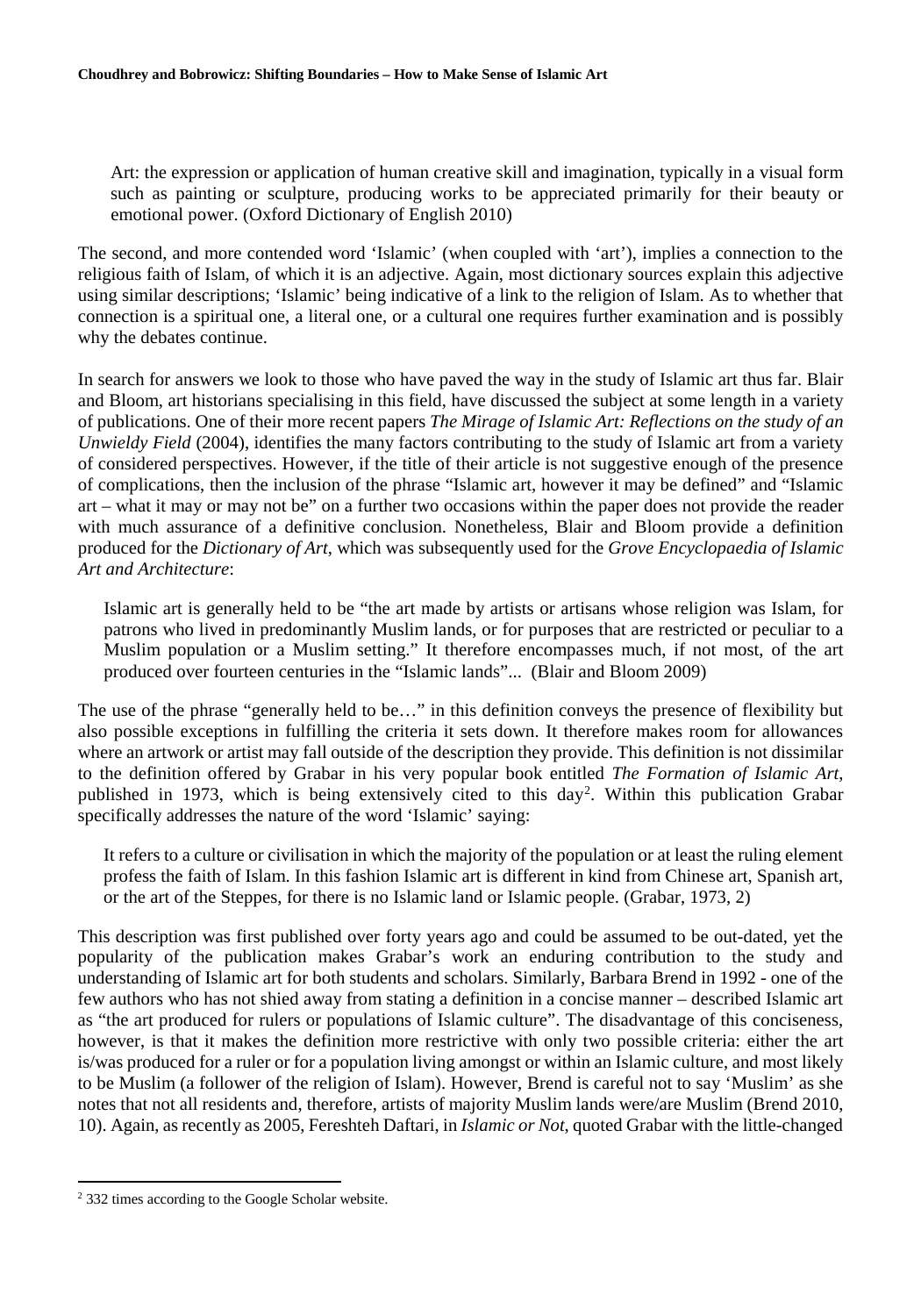definition: "art made in and/or for areas and times dominated by Muslim rulers and populations"<sup>[3](#page-3-0)</sup>. There is, therefore, little reason to disclaim Grabar's earlier definition based on the passing of time alone. But perhaps there are reasons to examine these definitions in further detail to ascertain their suitability in a contemporary context.

#### **Identifying Islamic art**

 $\overline{a}$ 

Looking at these popular, and therefore, representative, definitions closely, a pattern begins to emerge regarding how an Islamic artwork may be identified. In describing what complies with these definitions of Islamic art a set of criteria are established. The three criteria commonly found in definitions of Islamic art are 1) the identification of the location in which an artwork was made, 2) the time or era in which it was made, and 3) the presence of an Islamic culture in the form of a Muslim population or a Muslim ruler/patron at the location in which it was made. By exploring these three criteria further we can begin to see a relationship between definitions and the role they play in the formation of categories within the general field of Islamic art for purposes of both study and curation. The first criterion of the location in which an artwork is made comes as no surprise. The faith of Islam emerged from the city of Makkah, Saudi Arabia, and spread to a vast number of lands over the course of 1400 years. This time span is usually inclusive of the period from which the faith of Islam emerged in the 7th century when the Prophethood of Muhammad 35 was revealed, and ends with the collapse of the Ottoman Empire (the last of the Islamic dynasties) in early 20th century. Although Grabar points out that there is no 'Islamic land', nor 'Islamic people', there are a number of lands where Islam became the prevailing faith followed by the majority of the population. Recent exhibitions have focused on this location-based criterion to form regional subcategories, an example of which was the widely publicised exhibition at the Saatchi Gallery '*Unveiled: Modern Art from the Middle East*', London, 2009.

The second criterion of the time in which an artwork was made is usually specific to the 1400 year span of the Islamic Empire which, at its height, spread to Europe as well as North Africa, most of the Middle East and parts of South Asia (Blair and Bloom 1999). Examples of Islamic art explored in relation to this time period include '*The Arab Contribution to Islamic Art: from the Seventh to the Fifteenth Centuries*' (Ali 1997), and '*Islamic Art and Architecture 650-1250*' (Ettinghausen, Grabar and Jenkins 2001). Figure 2 provides a snapshot of the Islamic Empire as it appeared from circa 632 AD to 750 AD.

<span id="page-4-0"></span><sup>&</sup>lt;sup>3</sup> Oleg Grabar, in a personal communication with Daftari, in 2005. See Islamic or Not, Without Boundary: Seventeen Ways of Looking, Museum of Modern Art, New York, 2006. p.10-27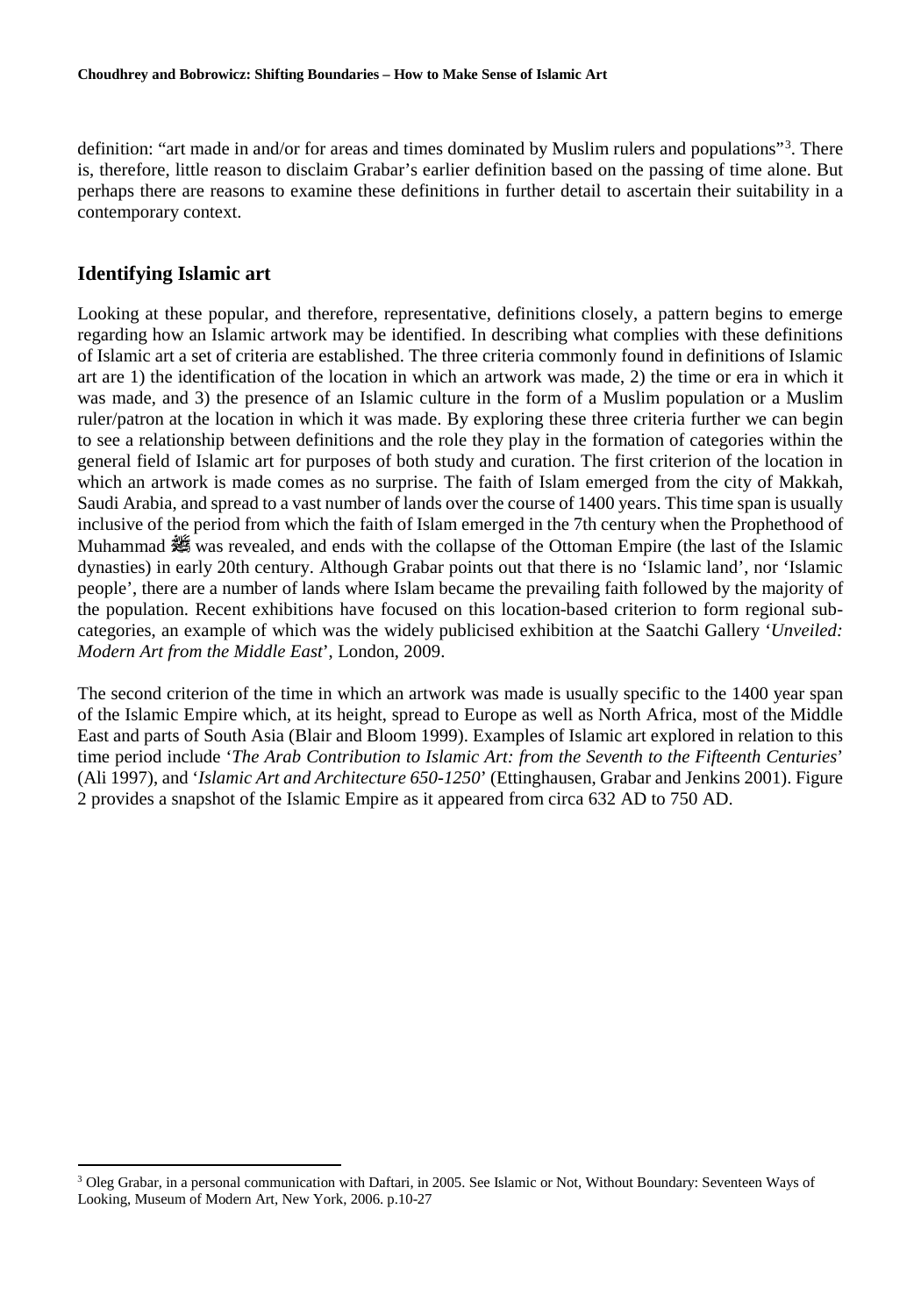

Figure 2 - Snapshot of Islamic Empire circa 750 AD

Combining knowledge of location and time in which an artwork was made, allows for identification of the third criterion: whether it was produced within the context of an Islamic culture with either the presence of a majority Muslim population or a Muslim ruler/patron in that region. This combination also leads to another form of categorization, that of Islamic dynasties. These can be considered cultures in themselves as some dynasties held strong links to specific regions, even after spreading to newly acquired lands. This again is a very popular category within the field of Islamic art history, used in many sources to organise the centuries of artefacts that emerged from various regions within the Islamic Empire into more manageable sub-topics and chapters (Brend 1991). However, one of the shortcomings of time-based and dynastic categorisations is that it does not always allow for a clear chronology. There are examples of dynasties overlapping in the timeline of Islamic history, such as the Mughal, Safavid and Ottoman empires, which at one point all coincided, albeit in different locations within the vast Islamic Empire. This form of categorisation is also restricted to historical and traditional forms of Islamic art, providing little relevance to contemporary examples produced post 1923, when the Ottoman region became the new Republic of Turkey. It has not gone unnoticed that definitions of Islamic art make use of words such as "was", or "lived in", implying that Islamic art belongs to a bygone era. Some have called this phenomenon the end of the timeline, the 'death' of Islamic art, as emphasised by Finbarr Barry Flood in his 2007 paper *From Prophet to Postmodernism? New World Orders and the End of Islamic Art in what he calls the* "linear trajectory". Flood states the problem is apparent but ignored by a number of authors of recent surveys on the subject<sup>[4](#page-4-0)</sup>.

There are few cases where modern Islamic art is looked at in focus, for example, by the Jordanian curator and researcher Wijdan Ali, in *Modern Islamic Art: Development and Continuity* (Ali 1997), but these are exceptions rather than the norm. In the 2006 compilation of previously published essays and musings, Grabar too identified this phenomenon. Referring to his previous essays, he pointed out that the articles within the publication were concerned primarily with the arts and literature prior to 1900, justifying this as follows: "a coherent historical perspective is difficult to establish for contemporary art and it is particularly easy to pick up the exception rather than the norm in the mass of available documents." (Grabar 2006). A time-specific approach may, therefore, be convenient for categorising most of the vast history of Islamic art, but appears to only work to a historical extent. Thus far, all three forms of sub-

 $\overline{a}$ 

<sup>4</sup> See note 5 of Flood's paper *From Prophet to Postmodernism? New World Orders and the End of Islamic Art, 2007*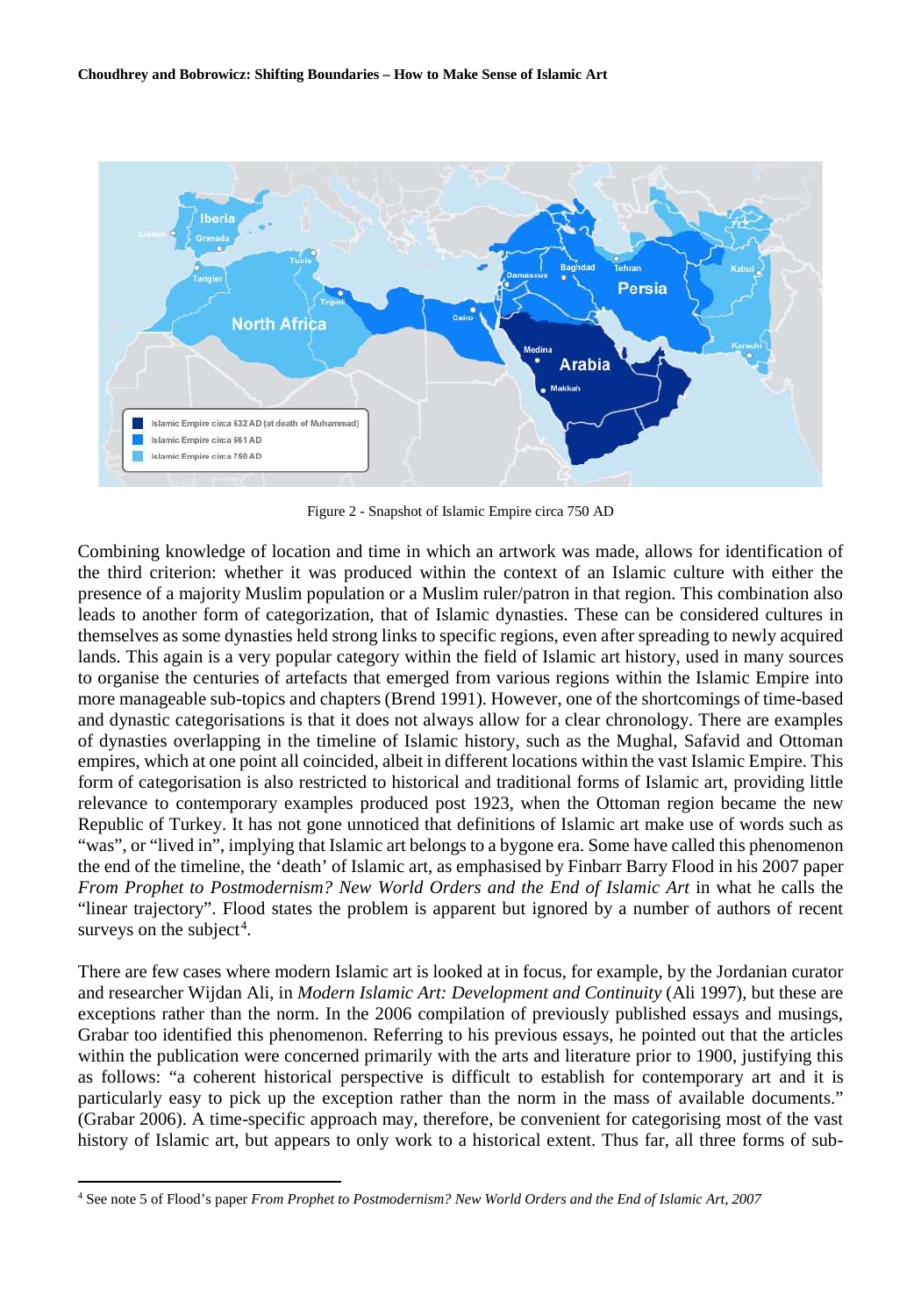categorisation point to only a regional and therefore cultural connection between Islamic art and the religion of Islam.

Regardless of the varying forms of sub-categorisation within Islamic art and the many regional cultures it was formed of, a shared aesthetic style can be seen throughout most examples of Islamic art, both in books and in public spaces such as museums and galleries. Similarities in the appearance of Islamic artworks can be seen through the use of common forms of ornamentation consisting of the following three decorative elements: calligraphy, arabesque and geometric patterns (Ali 1998). A combination of the three can be seen in Figure 3.



Figure 3 - Folio from the Shah Jahan Album, India ca. 1630–40 *Source(s): The Metropolitan Museum of Art, The Collection Online.*

However, what is apparent is that this approach to identifying Islamic art, by way of visual criteria, is absent from the majority of definitions cited in academia. This is in contrast to the definitions of general 'art' discussed earlier, where examples hint towards at least the mediums if not final forms that artworks can take. Interestingly, identification of common mediums or materials is not absent from most general books on the subject of Islamic art. Rather, whole chapters are dedicated to the likes of the art of ceramics, glassware, metalwork and book illumination, etc., most of which feature at least one of the three recognisable decorative elements of calligraphy, geometric or arabesque patterns. In fact, the burgeoning collections and catalogues in museums across the world with galleries of Islamic art would suggest that objects identified as 'Islamic' can be recognised by physical characteristics alone. Many authors even itemise decorative ornamentation to include a fourth element, that of miniature painting alongside calligraphy, arabesque and geometric patterns, (Ali 1998, 37). If this visually identified mix of characteristics and mediums is as prevalent as suggested, incorporating this within academic definitions of Islamic art may well alleviate some of the ambiguity surrounding recognition and categorisation of Islamic artworks.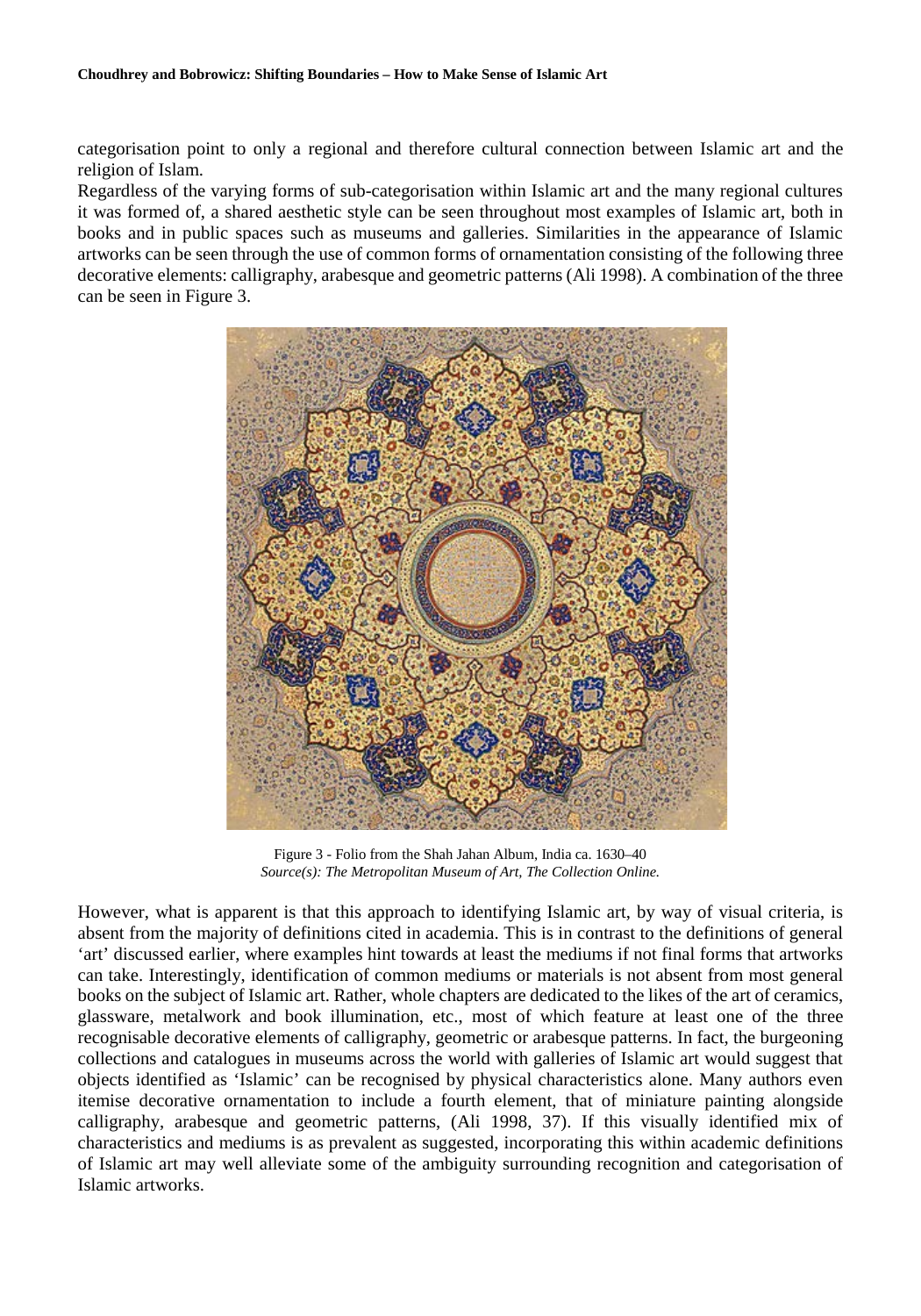Despite the formation of categories based on the criteria of location, time and the presence of a Muslim patron/ruler or population, there is one category that is not addressed by these, one that forms a more inclusive category based on the concept of 'Unity in Diversity'. The presence of 'unity' discussed by Ali in *What is Islamic Art?* (Ali 1998, 5), allows many different examples of art to come under the umbrella of Islamic art. It is said to be the binding spiritual link that transcends time and place, making Islamic art identifiable beyond just its physical characteristics. Unlike the criteria of time and location, this element of spiritual 'unity' makes a stronger link between the art and religion of Islam and appeals to the idea of unity amongst the global Muslim community. This 'unity' is, therefore, also very closely related to the criteria of the presence of a Muslim population or a Muslim ruler/patron. Unity in Islamic art is also said to be a representation of the Unity of God by way of tying all the acts of Islamic artistic production together.

This unity is best expressed in Arabic by the doctrine of *tawhid* which, in theological terms, is the Oneness of God. In Islamic art, it means the unity of the entire Islamic world under the oneness of culture. (Ali 1998, 15).

The concept of Unity in Islamic art is also supported by Seyyed Hussain Nasr, professor of Islamic studies and philosophy. Nasr is possibly the strongest supporter of the presence of a spiritual link between the Islamic artist and The Creator (God). This comes as no surprise considering Nasr's deep study of Islamic philosophy and Sufism. Sufism favours representational symbolic art forms (both visual and performance based), as they are said to be expressions of devotion and allow the act of making art to become a means of achieving spiritualism, therefore providing the artist with a divine purpose.

To grasp fully the significance of Islamic art is to become aware that it is an aspect of the Islamic revelation, a casting of the Divine Realities (haqa'iq) upon the plane of material manifestation in order to carry man upon the wings of its liberating beauty to his original abode of Divine Proximity. (Nasr 1987)

However, Blair and Bloom are somewhat sceptical of adopting this all-embracing 'Universalist' approach, as it would be all too easy to assume an intangible criterion for assigning something as belonging to Islamic art using just this one aspect (Blair and Bloom 2004, 158). Avinoam Shalem, too, is openly critical of this type of grouping, hailing the concept a 'myth'. Shalem is not in favour of explaining similarities in styles and aesthetics of Islamic art across time and region with what would be a simple notion. He claims it would lead to the ignoring of further reasons for their occurrences. Instead, Shalem provides examples of where the term 'unity' was first introduced within the context of Islamic studies by G.E von Grunebaum, for the title of his paper *Unity and Variety in Muslim Civilization* in 1955. The term later evolved to be used in further instances, such as *Unity in Diversity* for the title of the 26th International congress of the History of Art in Washington DC in 1986 (Shalem 2012). The suggestion here is that the concept of 'Unity' in Islamic art is not timeless at all but is rather an invention of the West in line with its art historical approach of distinguishing one type of culture and its derivative art from another.

#### **Classification of Islamic Art**

<span id="page-7-0"></span>Unsurprisingly, classification of Islamic art and its sub-categories has been greatly influenced by approaches taken outside of its own field of study. Categorisation of art in the West is not a new concept, but has only fairly recently been applied to Islamic art from an academic and pre-dominantly Western perspective (Shalem 2012). A rise in interest in the Middle-Eastern region (the Orient) coincided with increased travel and archaeological explorations in the post-colonial era between the 19th and 20th centuries (Blair 2012). Indeed, even the term 'Islamic art' is said to be the invention of the modern western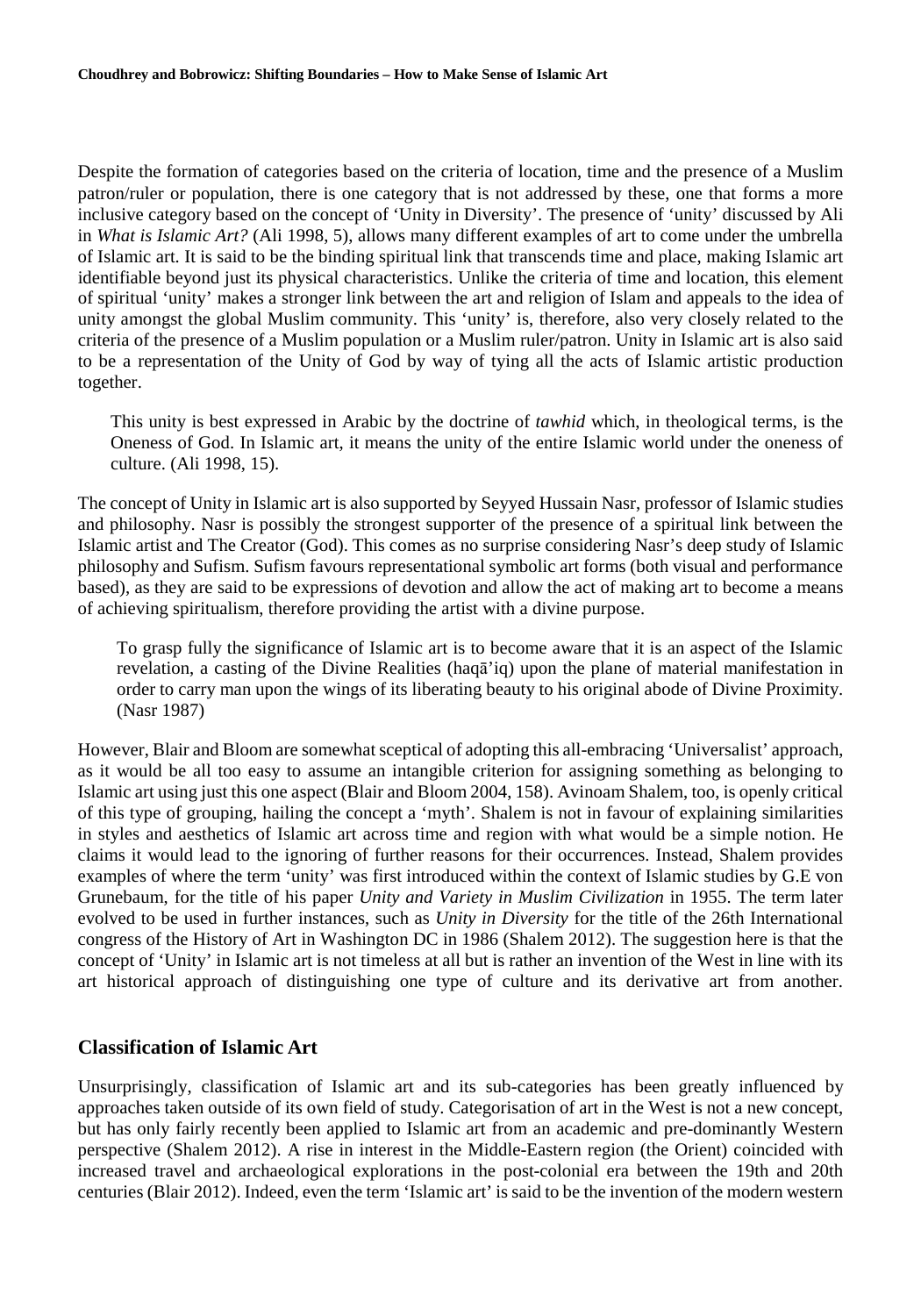art historian, having been used by Europeans (the Occidents) for the first time in the 1860s (Daftari 2006, 10). Furthermore, early terms used by Western historians included 'Saracenic' (Blair and Bloom 2004, 153) and 'Muhammadan' art (Pope 1925)[5](#page-7-0). Naturally, with the depiction of 'other' cultures comes comparisons, if not for means of identifying one from the other, then to at least bring some form of relation between the two (King 1999). It was the introduction of the wares brought back from the East into the hands and interests of the West, which produced a necessity amongst writers and historians to classify these new items. However, unlike the colourful and rich depictions of the 'Orient' seen through artistic scenes (Figure 4), not all descriptions of 'Oriental' culture were of a positive nature (Said 1978).



Figure 4 - Prayer in the Mosque, Oil on Canvas, Jean-Léon Gérôme, 1871. *Source(s): The Metropolitan Museum of Art, The Collection Online.*

'Orientalism', a term coined by post-colonial theorist Edward Said, is said to be the effect of Western bias in the portrayal of cultures and societies of the East. Said asserts that the cause of Orientalism is deeply rooted within the Western historical approach to sharing knowledge of the 'other':

…a very large mass of writers, among whom are poets, novelists, philosophers, political theorists, economists, and imperial administrators, have accepted the basic distinction between East and West as the starting point for elaborate theories, epics, novels, social descriptions, and political accounts concerning the Orient, its people, customs, 'mind,' destiny and so on. (Said 1978)

 $\overline{a}$ 

<sup>5</sup> An exhibition was held in Munich in 1910 entitled *Masterpeices of Muhammadan Art.* See Ernst Kühnel, 'Die Ausstellung Mohammedanischer Kunst München 1910', Münchner Jahrbuch der bildenden Kunst, 5, 1910, 209 - 251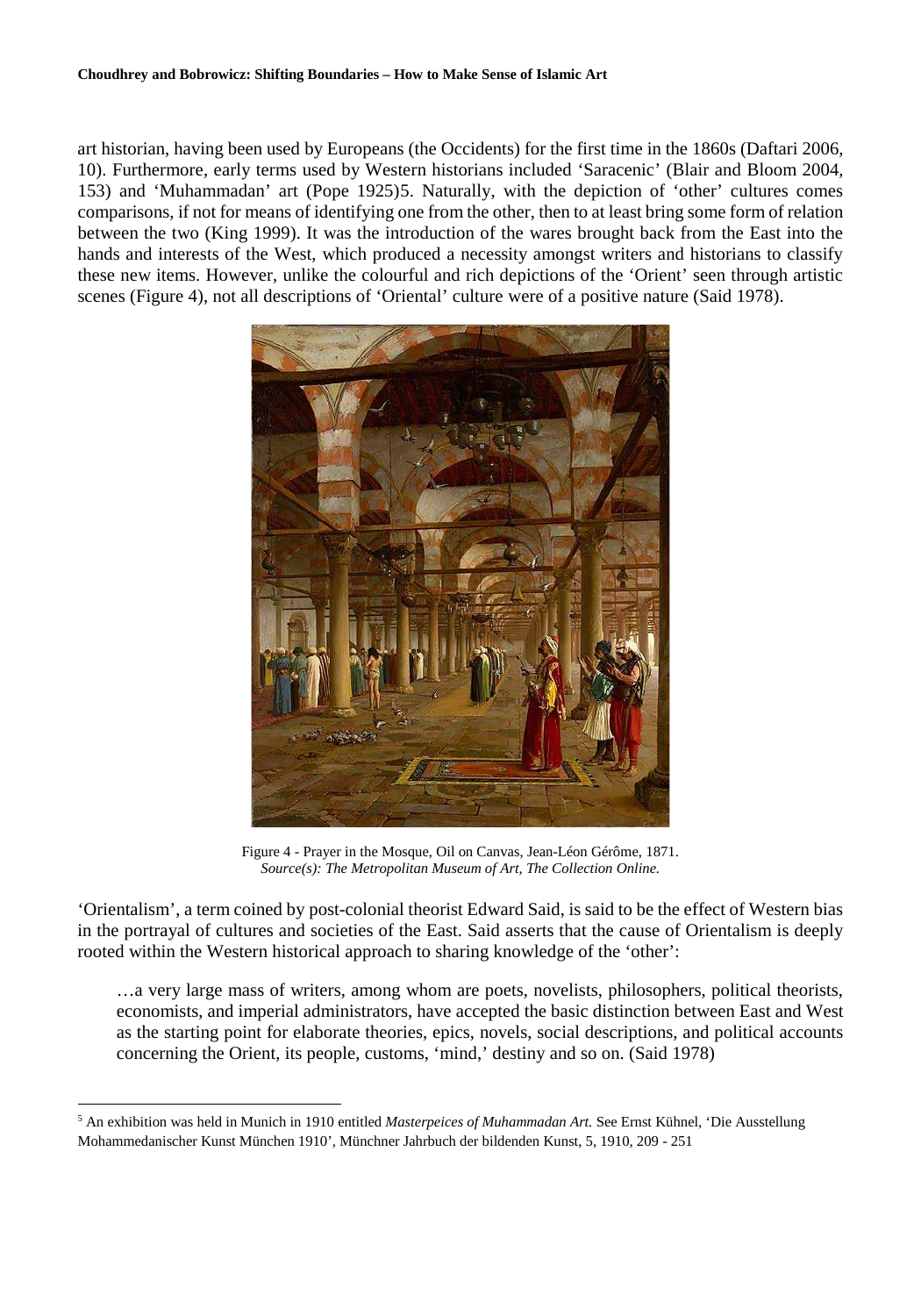Based on the concept of orientalism, perceptions of Eastern (non-Western) cultures and their creative output are presented as not being of a comparable nature to that of the West. However, in opposition of this view, historian of imperialism John M MacKenzie, asserts that the effects of Orientalism were greatly exaggerated by Said. Instead a reasonable exchange of knowledge between East and West led to influential developments within Western art. The work of artists, such as William Morris who was famous for his support of the English arts and crafts movement, was spurred on by commercial trade and events showcasing Eastern themed products (MacKenzie 1995, 62). Yet, Morris' artwork, although influenced by and similar in appearance to Islamic floral and geometric patterns, is not classified as 'Islamic' nor 'Eastern' art.

The assignation of the label 'Islamic art' to modern day artists and artworks is highlighted by Fereshteh Daftari in the exhibition she curated at the Metropolitan Museum of Modern Art entitled *Without Boundary: Seventeen Ways of Looking*, New York, 2006*.* Artists exhibiting in the show had some link to what is termed the 'Islamic' world by birth, ethnicity or faith, but most of the featured artists reside or work in the West. It was highlighted that some of these artists had previously been exhibited as 'Islamic' artists. It was also noted that the subject of many of the pieces was not necessarily 'Islamic', if at all. Some art was even created by non-Muslims using typically 'Islamic' aesthetics such as Arabic calligraphy, and mediums such as Persian carpets. The selection intentionally highlighted the nonstereotypical nature that art and artists can take in the non-western contemporary art scene.

In the article *Islamic or Not* published in the catalogue for the above exhibition, Daftari brings focus to the modernist art practices prevalent in the exhibited artworks (Daftari 2006). She argues that what is mistakenly believed to be contemporary Islamic art should in fact be considered alongside Western modern art, as the work being produced by both the featured artists and those known as Western modern artists is very similar. In this case the curator speaks for and on behalf of the artists, but one wonders whose is the final word in declaring the 'type' an artwork is? After all, what determines allocation of artwork to general categories such as 'modern' or 'contemporary' in both the East and West? Whose perspective is most relevant from amongst the stakeholders - the art historian's, the curator's, or the artist's? Before we can answer this we may first need to resolve the question of whether definitions of Islamic art should be governed by the need to categorise artworks based on existing criteria or let these be governed by physical characteristics shared by the artworks? It seems almost an eternal cycle where we return to the subject of historically established rules on classification recognised in the West and whether these are preferred merely because they have become the recognised norm. There is no doubt that distinctive artworks have been produced within predominantly Muslim lands for centuries, however, prior to these lands being discovered by the West, there was little evidence to suggest a desire or need for classifying artworks by locals for the sake of study. Islamic artworks were traditionally recognised for the skill with which they were made, the materials used, or the patron who commissioned them. Even the act of distinguishing between handicraft and fine art is a modern Western notion conveniently applied to traditional examples of Islamic art (Ali 1998).

Shalem recognises the influence of western art history on the study of Islamic art and calls for change, a complete "rewriting of the history of the arts of Islam" (Shalem 2012). He highlights that both the orientalist and occidentalist perspectives are too 'binary'; they are biased on either side and do not provide the centralised approach that would be ideal for documenting and studying subjects like Islamic art within the wider field of art history. Shalem's call for a 'rewriting' is an important one as it may have a resounding effect on how Islamic art, as a subject, is approached by all stakeholders. If Shalem's call were taken up, it may well provide the opportunity to seek and incorporate the views of artists in order to form a basis for further interpretations of Islamic art. We may find that including conceptual, theological and physical characteristics are of more relevance to contemporary applications of the term 'Islamic art' as opposed to the established traditional criteria.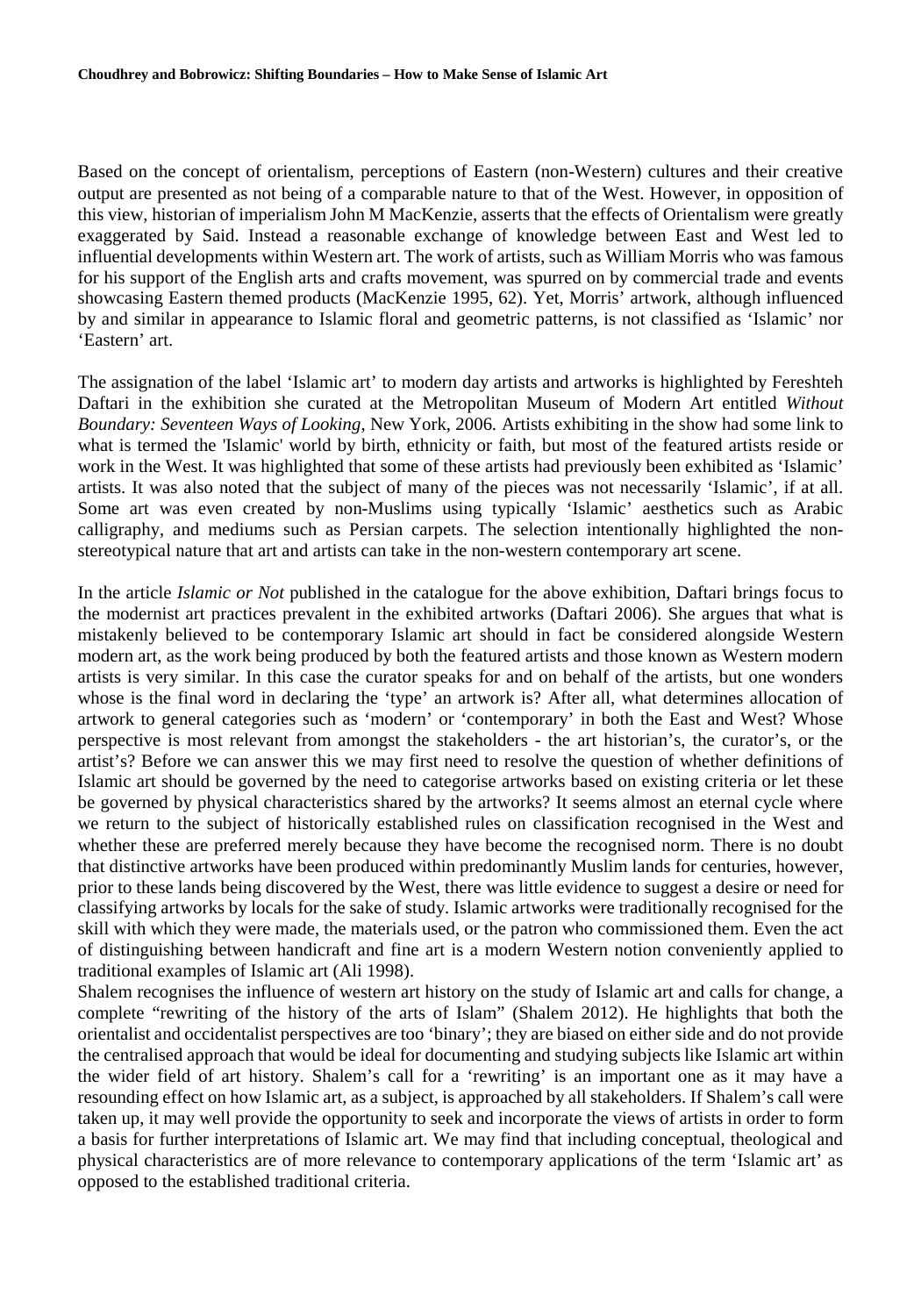#### **The Muslim Diaspora**

An important trait of Islamic art which may influence its understanding and relate it closely to concerns highlighted by Daftari, is the context within which the contemporary artist works. These contexts have included the artists' place of birth, nationality, ethnicity and of course their religion. The nature of the Muslim community has experienced much change since the end of the Islamic Empire. Spreading globally, Muslim communities have now also established themselves in non-Muslim lands. Of the estimated 63.7 million UK population, Muslims account for approximately 2.7 million (ONS 2011). However, there are pockets of Muslim communities within particular cities that make up a larger proportion of the population. In London, for example, the Muslim population is 12.5%, a significantly larger proportion than in the rest of the country (ONS 2011). The British Muslim community is also the most ethnically diverse of all religious groups in the UK (ONS 2011) and is, therefore, made up of a vast number of world cultures. However, the binding culture of Islam allows for representation in the arts through this theme – making Islamic art a viable category. In light of the make-up of these transnational but growing Muslim populations, facilitation of representation of the community through Islamic art is hoped to also follow a proportional growth. However, with the ambiguity surrounding the term Islamic art and who is an Islamic artist, it would seem that identification of artists and artworks that represent the Muslim community may also be faced with difficulty. Must the artist be a Muslim and profess this? Must the artwork comply with either the academic or visual criteria identified above? Or must the artwork address an Islamic subject?

It would also be difficult to prove that 'unity' from a spiritual perspective applies to all artists producing Islamic artworks if they are, for example, non-Muslim or possibly even just lacking an intended spiritual connection to the faith of Islam. The artworks produced by non-Muslim artists, such as Richard Henry's Decagon Table in Figure 5, resemble and even appear identical to antiquities of Islamic art. Yet, the only way the work would fulfil some of the criteria we have identified in definitions of Islamic art is through the visual recognition of decorative ornamentation and the appeal the artworks hold within Muslim communities. In favour of the latter, it could be argued that these works are made for the 'Muslim' patron in a contemporary sense, where the patron is the Muslim community, as opposed to a ruler. Regardless of these exceptions, it may be the case that only the artist is in a position to declare if their work is 'Islamic' or not and state whether the connection between their artwork and Islam is a spiritual, literal or cultural one.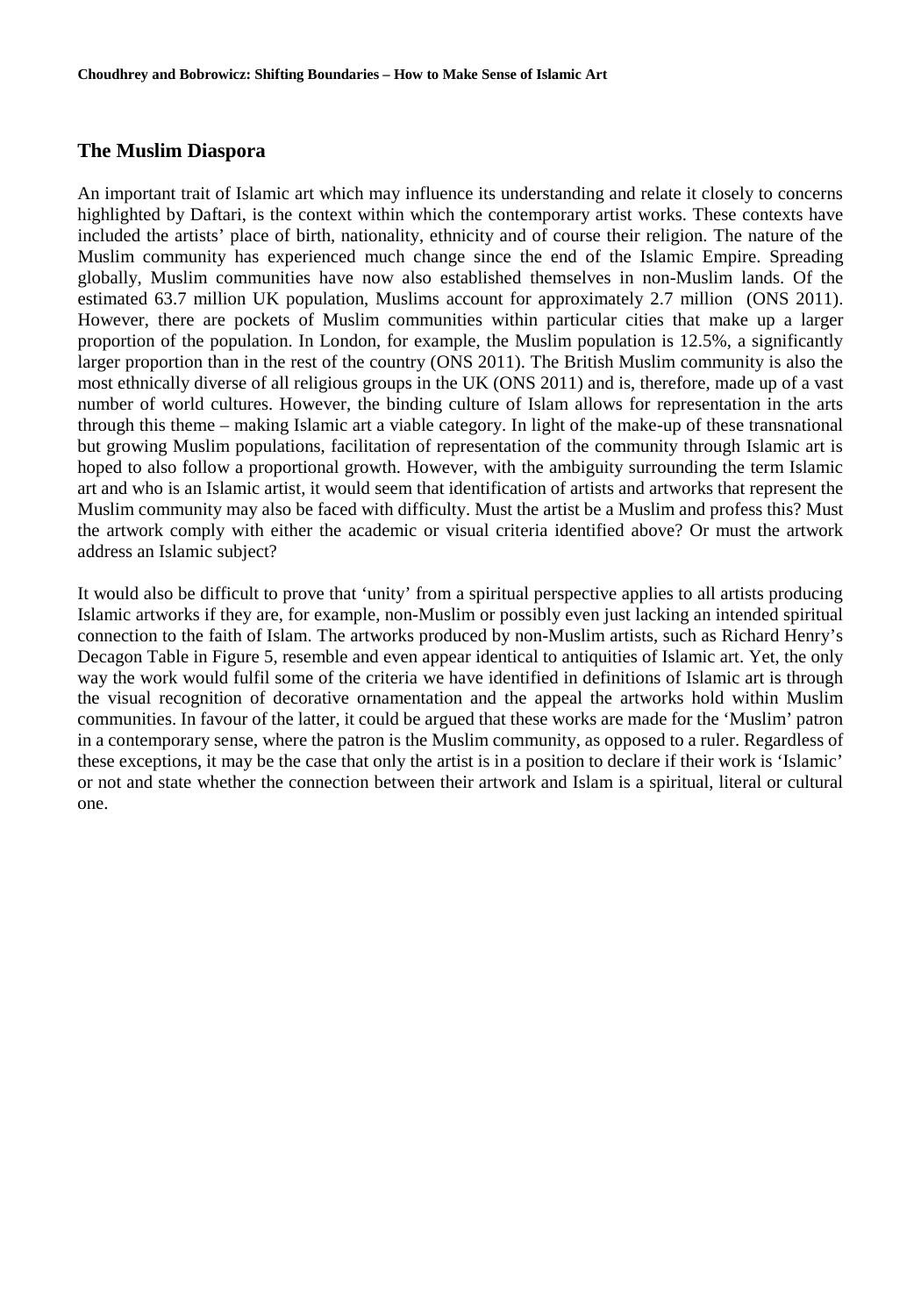

Figure 5 – Decagon Table, oak with tile mosaic, Richard Henry, 2001. *Source(s): Photograph by Richard Henry.* 

#### **The Shifting Boundary**

We have established through this paper that there are strong relationships between definitions of Islamic art and the criteria used to categorise this type of art. Most of these definitions have included descriptions of time, place and the presence of Muslims, leading to approaches taken for categorisation of Islamic art by time-period, region and dynasty. We have found little inclusion of visual characteristics shared by Islamic artworks in the many examples of definitions of Islamic art, where the criteria has been focussed mostly on the context of the artist as opposed to the artwork they produce. As definitions form the foundation upon which a subject is understood, it is important that all perspectives are considered from the earliest stage of studying the subject, thus ensuring any outcome is true to the subject; in this case, curation and labelling of Islamic artworks. If Islamic art is still not definitively understood or clarified at a scholarly level, then a 'rewriting' of Islamic art history may be of benefit to all related branches of the subject, including study and curation (Shalem 2012).

The sources we have looked to present the views of art historians and curators but we are yet to find an extensive study of the Islamic artists' view on how their work is defined and curated. With examples of exhibited artworks that fall outside of pre-defined notions of Islamic art, and which, contrary to the statements of the artists themselves, were termed by some as examples of Islamic art, the value of seeking the views of artists becomes more apparent (Daftari 2006). It is, therefore, hoped that the ambiguity of understanding Islamic art be addressed by opening up the subject to the perspective of the artists. By seeking and documenting the views of one of the key stakeholders, we may discover that including visual characteristics of Islamic artworks within definitions provides more clarity on the subject. This approach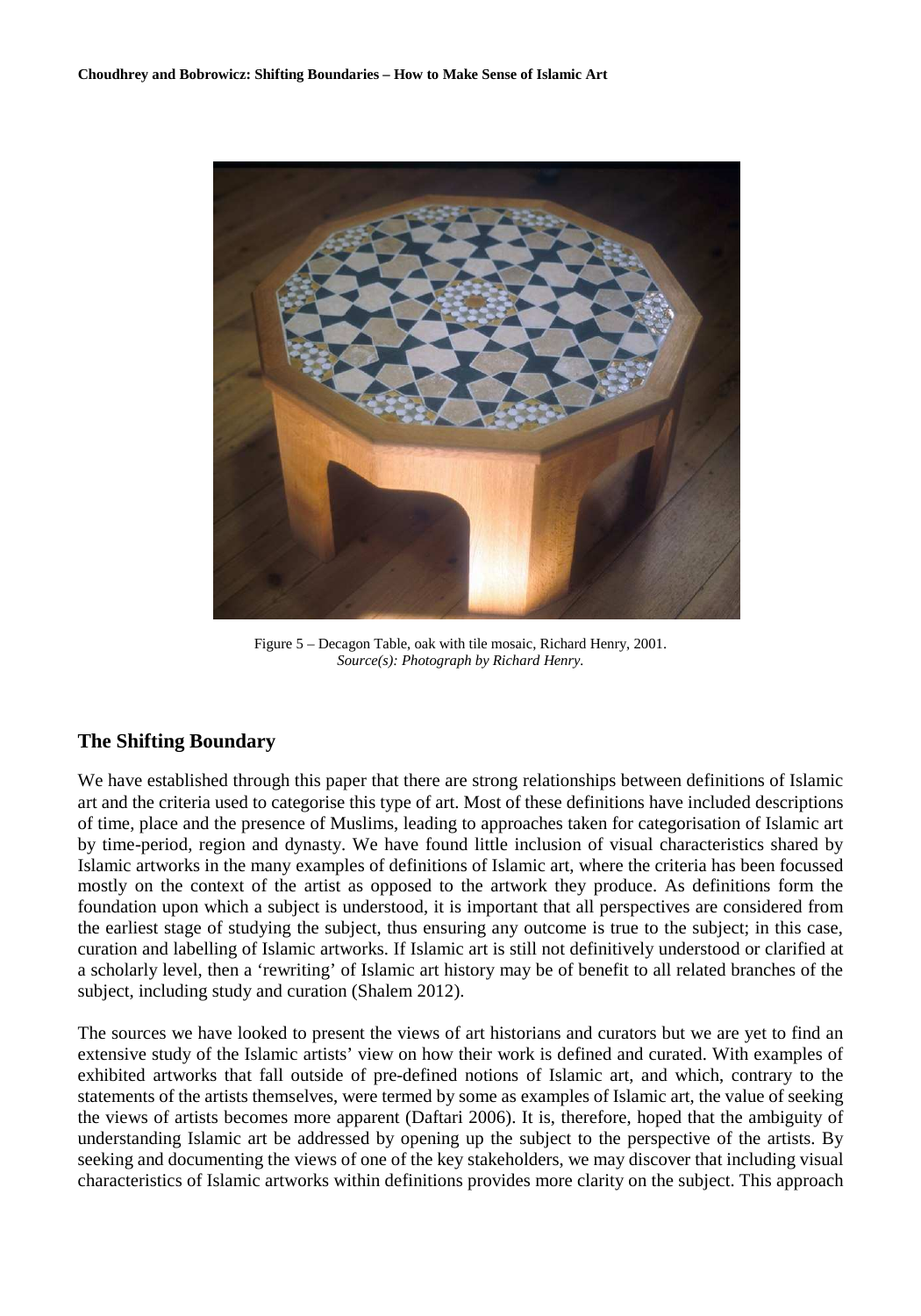may even leave the door open to more flexibility for inclusion of artworks within Islamic art. Finally, it is also hoped that further work on this topic will help determine if the established methods for identifying and categorising Islamic art are still applicable today and if need be, consider how definitions might be re-interpreted to accommodate artworks in the shifting nature of the global Muslim diaspora.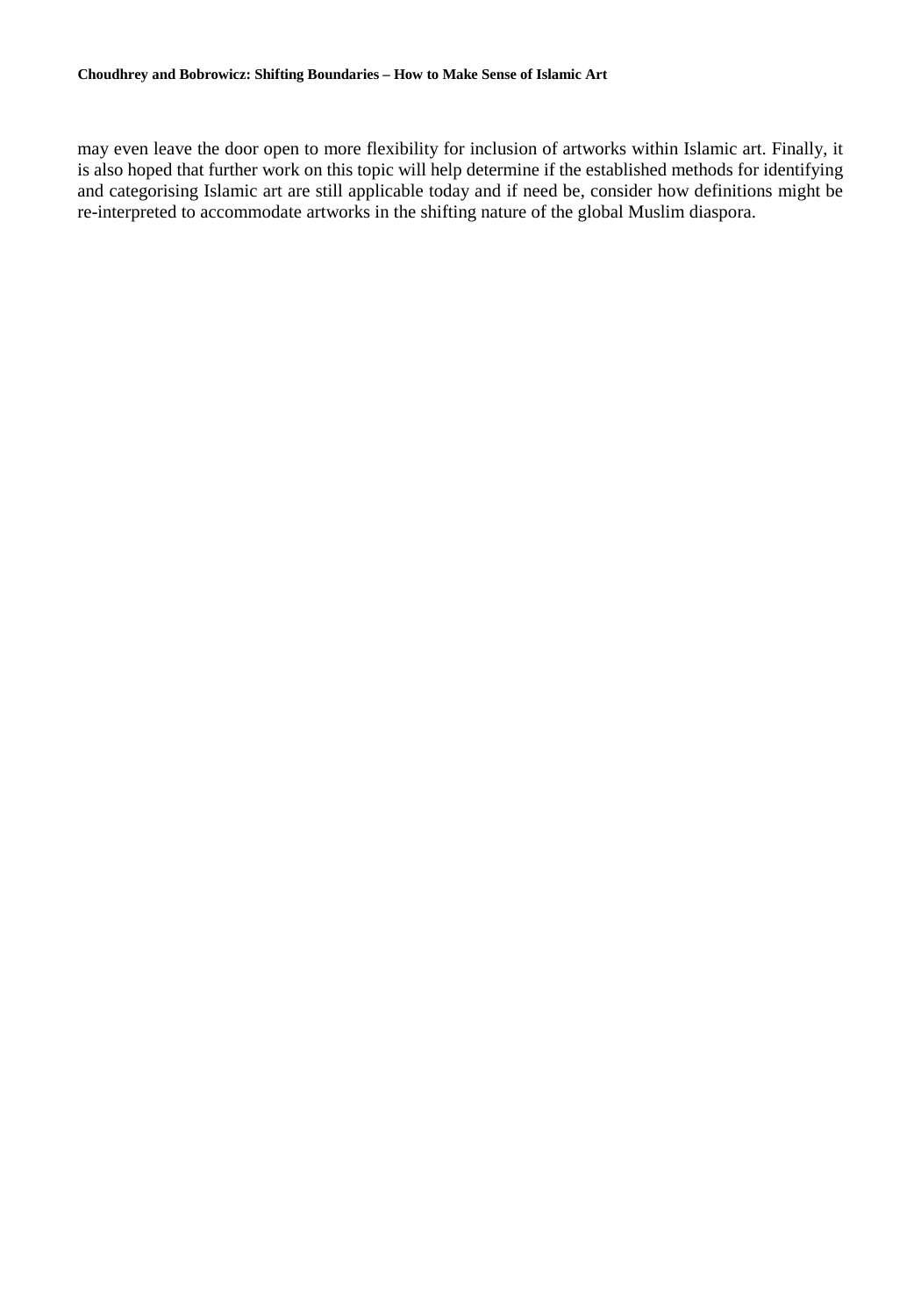#### **References**

Ali, Wijdan. 1998. *What is Islamic Art?* Jordan: Jordan National Gallery of Fine Arts.

- Ali, Wijdan. 1999. *The Arab Contribution to Islamic Art: From the Seventh to the Fifteenth centuries*. Cairo: American University in Cairo Press.
- Australian 2011 Census. 2014. Australian Bureau of Statistics. Accessed May 9 http://www.abs.gov.au/ausstats/abs@.nsf/Lookup/2071.0main+features902012-2013

Blair, Sheila S. 2012. *Islamic Art*. Accessed May 8 2014. http://islamic-arts.org/2012/islamic-art/

- Blair, Sheila S and Jonathan M Bloom. 1996. *The Art and Architecture of Islam 1250 1800*. New Haven: Yale University Press.
- Blair, Sheila S and Bloom, Jonathan M. 2009. *The Grove Encyclopaedia of Islamic Art & Architecture*. Oxford: Oxford University Press.
- Blair, Sheila S and Bloom Jonathan M. 2004. "The Mirage of Islamic Art: Reflections on the study of an Unwieldy Field". *The Art Bulletin*. New York: College Art Association. 85 (1) 152 - 184

Brend, Barbara. 1992. *Islamic Art*. London: British Museum Press.

- Cambridge University Press, 2008. *Cambridge Advanced Learners Dictionary*. Cambridge: Cambridge University Press.
- Canby, Sheila R. 2005. *Islamic Art in Detail*. London: British Museum Press
- Daftari, Fereshteh. 2006. "Islamic or Not", in *Without Boundary: Seventeen Ways of Looking*. New York: Museum of Modern Art, 10-27
- Ettinghausen, Richard, Oleg Grabar and Marilyn Jenkins. 2001. "Islamic Art and Architecture 650-1250" in *Volume 51 of Pelican history of art.* New Haven: Yale University Press.
- Flood, Finbar B. 2007. "From Prophet to Postmodernism? New World Orders and the End of Islamic Art" in Elizabeth Mansfield, ed., *Making Art History: A Changing Discipline and its Institutions*. London: Routledge, 31-53.
- Grabar, Oleg. 2006. "Islamic Art and Beyond", *Collected studies,* Volume 3 of Constructing the study of Islamic art.
- Grabar, Oleg. 1973. "The Formation of Islamic Art". New Haven: Yale University Press.
- Grabar, Oleg. 1976. "What makes Islamic art Islamic?", *AARP: Art and Archeology Research Papers*. Michigan: University of Michigan, 9, 1-3
- King, Catherine. 1999. *Views of Difference: Different Views of Art*. New Haven: Yale University Press in association with the Open University.
- MacKenzie, John. 1995. *Orientalism: History, Theory and the Arts*. Manchester: Manchester University Press.
- Nasr, Seyyed H. 1987. Islamic Art and Spirituality. New York: State University of New York Press
- Pope, Arthur U. 1925. "Research Methods in Muhammadan Art" in *The Art Bulletin*. New York: College Art Association, 8(1). 43 - 9.
- Said, Edward. 1971. *Orientalism*. New York: Vintage Books Edition.
- Shalem, Avinoam. 2012. "What do we mean when we say 'Islamic art'? A plea for a critical rewriting of the history of the arts of Islam", *Journal of Art Historiography*. Birmingham: Department of History of Art, University of Birmingham. Number 6.
- Stevenson Angus, 2010. "Oxford Dictionary of English", 3<sup>rd</sup> Edition. Oxford: Oxford University Press.
- Von Grunebaum, Gustave E. 1955. *Unity and Variety in Muslim Civilization*. Chicago: Univeristy of Chicago Press.